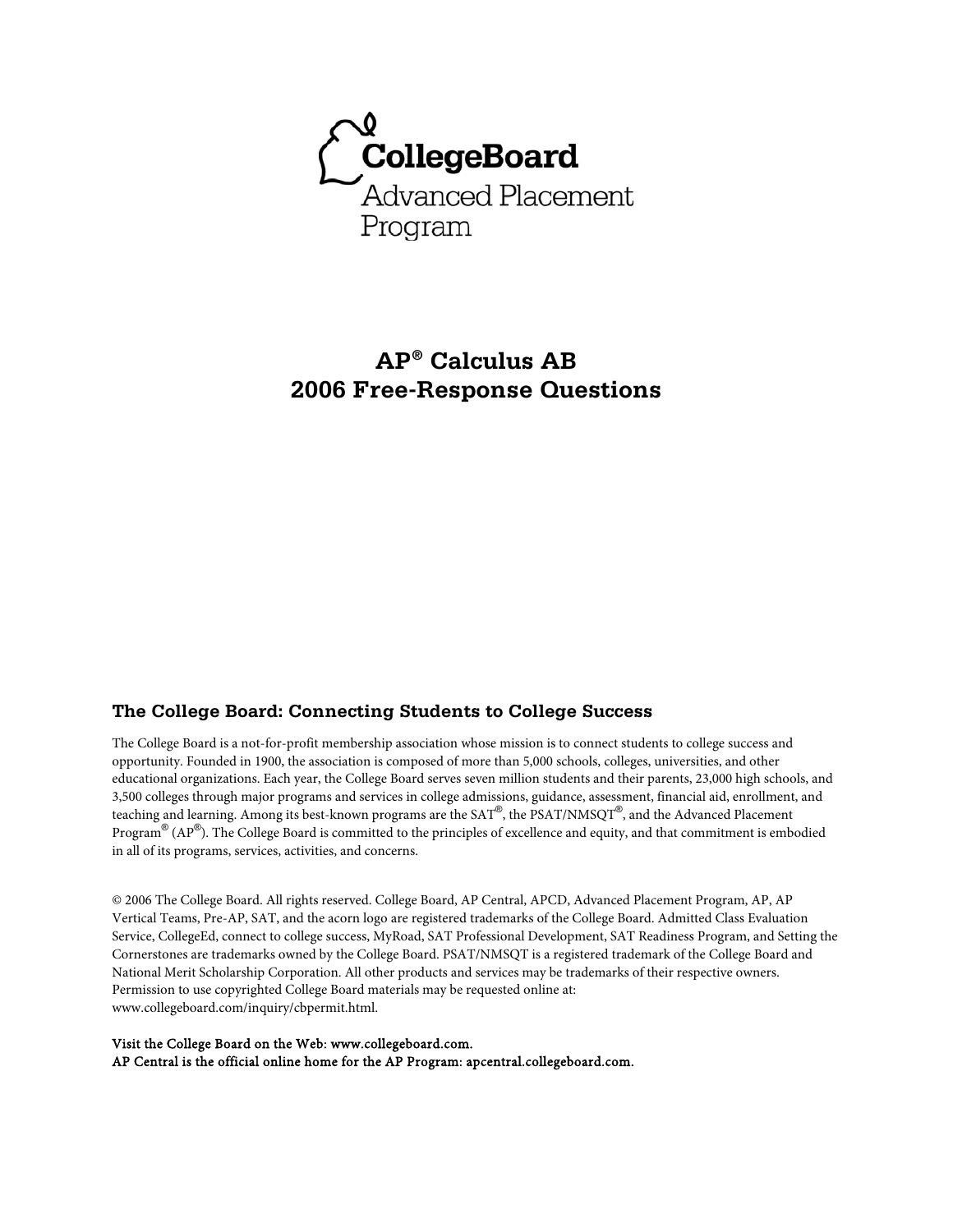# **2006 AP® CALCULUS AB FREE-RESPONSE QUESTIONS**

# **CALCULUS AB SECTION II, Part A Time—45 minutes Number of problems—3**

**A graphing calculator is required for some problems or parts of problems.** 



- 1. Let *R* be the shaded region bounded by the graph of  $y = \ln x$  and the line  $y = x 2$ , as shown above.
	- (a) Find the area of *R*.
	- (b) Find the volume of the solid generated when *R* is rotated about the horizontal line  $y = -3$ .
	- (c) Write, but do not evaluate, an integral expression that can be used to find the volume of the solid generated when *R* is rotated about the *y*-axis.

#### **WRITE ALL WORK IN THE PINK EXAM BOOKLET.**

© 2006 The College Board. All rights reserved.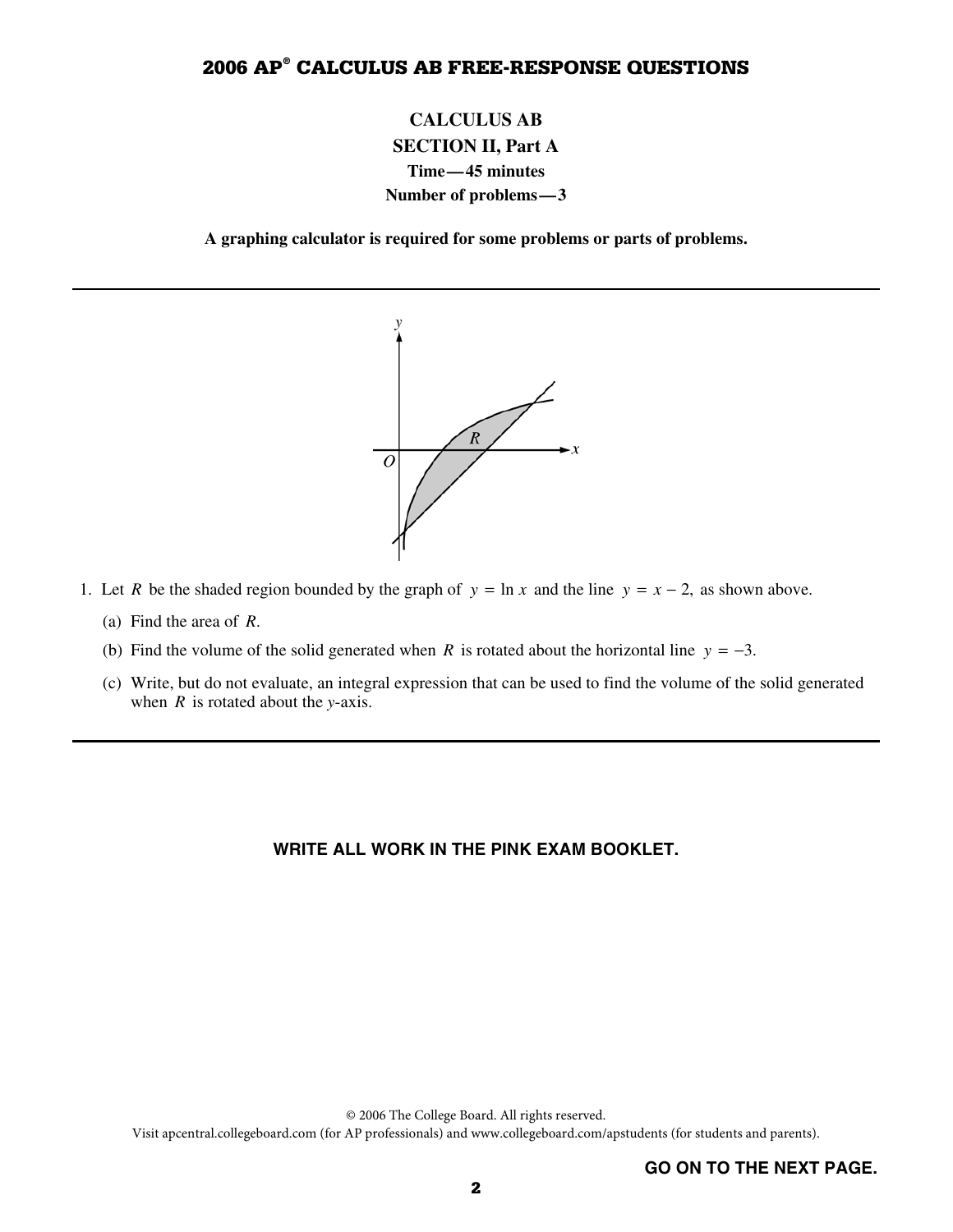

2. At an intersection in Thomasville, Oregon, cars turn left at the rate  $L(t) = 60\sqrt{t} \sin^2\left(\frac{t}{3}\right)$  cars per hour over the time interval  $0 \le t \le 18$  hours. The graph of  $y = L(t)$  is shown above.

- (a) To the nearest whole number, find the total number of cars turning left at the intersection over the time interval  $0 \le t \le 18$  hours.
- (b) Traffic engineers will consider turn restrictions when  $L(t) \ge 150$  cars per hour. Find all values of t for which  $L(t) \ge 150$  and compute the average value of *L* over this time interval. Indicate units of measure.
- (c) Traffic engineers will install a signal if there is any two-hour time interval during which the product of the total number of cars turning left and the total number of oncoming cars traveling straight through the intersection is greater than 200,000. In every two-hour time interval, 500 oncoming cars travel straight through the intersection. Does this intersection require a traffic signal? Explain the reasoning that leads to your conclusion.

### **WRITE ALL WORK IN THE PINK EXAM BOOKLET.**

© 2006 The College Board. All rights reserved.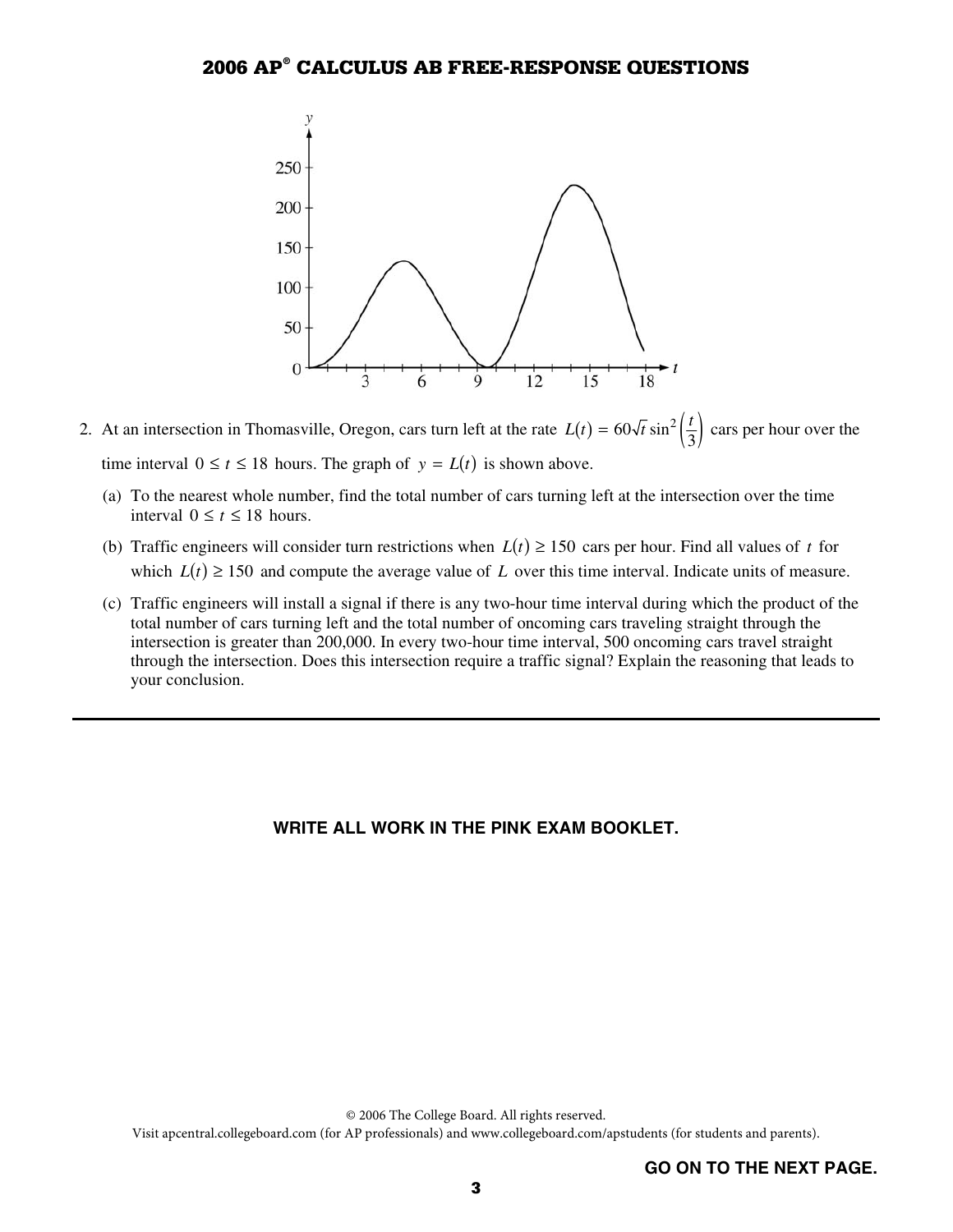

Graph of  $f$ 

- 3. The graph of the function *f* shown above consists of six line segments. Let *g* be the function given by  $g(x) = \int_0^x f(t) dt$ .
	- (a) Find  $g(4)$ ,  $g'(4)$ , and  $g''(4)$ .
	- (b) Does *g* have a relative minimum, a relative maximum, or neither at  $x = 1$ ? Justify your answer.
	- (c) Suppose that *f* is defined for all real numbers *x* and is periodic with a period of length 5. The graph above shows two periods of *f*. Given that  $g(5) = 2$ , find  $g(10)$  and write an equation for the line tangent to the graph of  $g$  at  $x = 108$ .

### **WRITE ALL WORK IN THE PINK EXAM BOOKLET.**

#### **END OF PART A OF SECTION II**

© 2006 The College Board. All rights reserved. Visit apcentral.collegeboard.com (for AP professionals) and www.collegeboard.com/apstudents (for students and parents).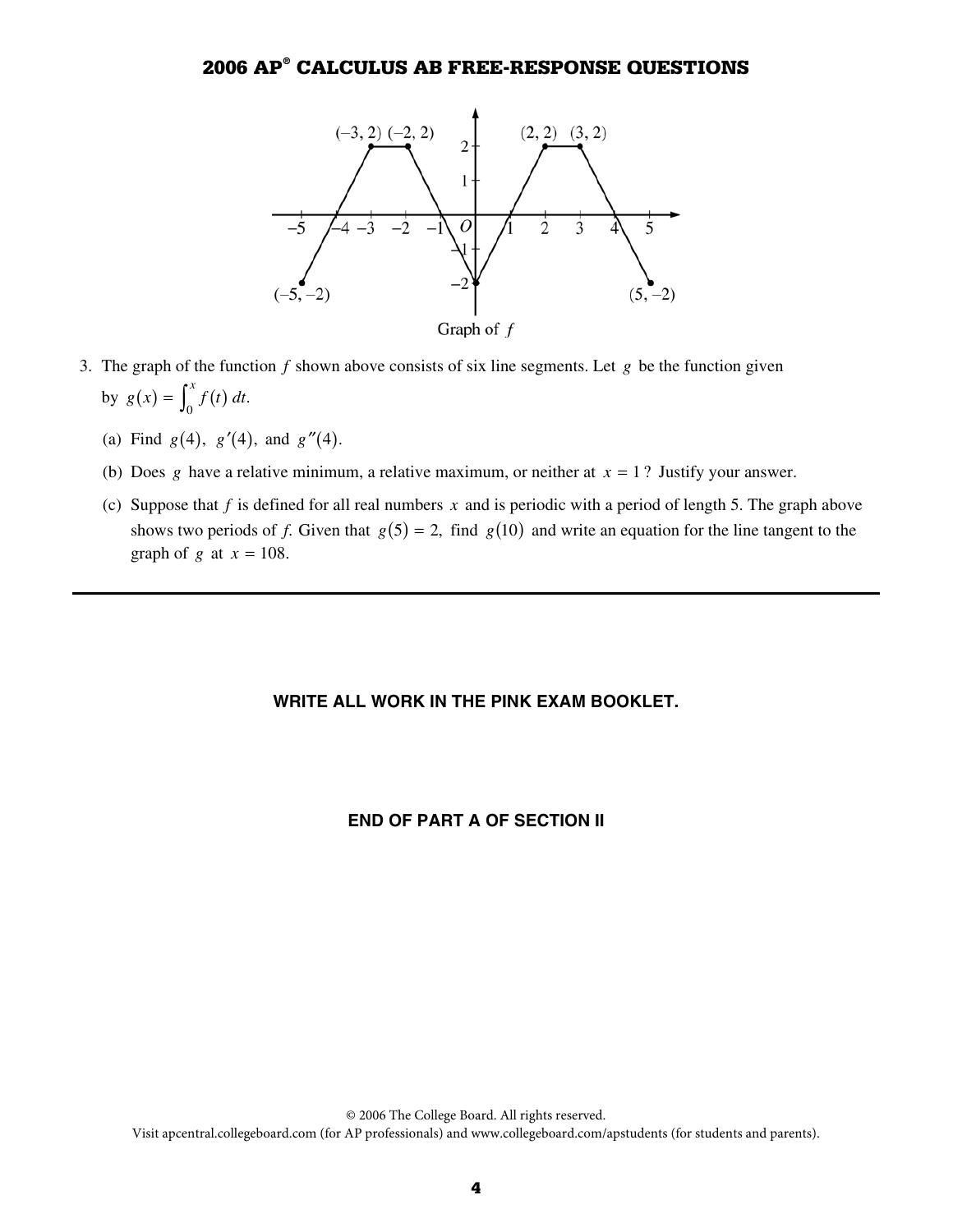# **2006 AP® CALCULUS AB FREE-RESPONSE QUESTIONS**

# **CALCULUS AB SECTION II, Part B Time—45 minutes Number of problems—3**

#### **No calculator is allowed for these problems.**

| (seconds)                 |   |    | 20           | 30 | 40 | 50 | 60 | $\overline{\phantom{a}}$ | 80 |
|---------------------------|---|----|--------------|----|----|----|----|--------------------------|----|
| v(t)<br>(feet per second) | ◡ | 14 | $\cap$<br>∠∠ | 29 | IJ | 40 | 44 | 47                       | 49 |

- 4. Rocket *A* has positive velocity  $v(t)$  after being launched upward from an initial height of 0 feet at time  $t = 0$ seconds. The velocity of the rocket is recorded for selected values of *t* over the interval  $0 \le t \le 80$  seconds, as shown in the table above.
	- (a) Find the average acceleration of rocket *A* over the time interval  $0 \le t \le 80$  seconds. Indicate units of measure.
	- (b) Using correct units, explain the meaning of  $\int_{10}^{70} v(t) dt$  in terms of the rocket's flight. Use a midpoint Riemann sum with 3 subintervals of equal length to approximate  $\int_{10}^{70} v(t) dt$ .
	- (c) Rocket *B* is launched upward with an acceleration of  $a(t) = \frac{3}{\sqrt{2}}$ 1  $a(t) = \frac{3}{\sqrt{t+1}}$  feet per second per second. At time

 $t = 0$  seconds, the initial height of the rocket is 0 feet, and the initial velocity is 2 feet per second. Which of the two rockets is traveling faster at time  $t = 80$  seconds? Explain your answer.

### **WRITE ALL WORK IN THE PINK EXAM BOOKLET.**

© 2006 The College Board. All rights reserved.